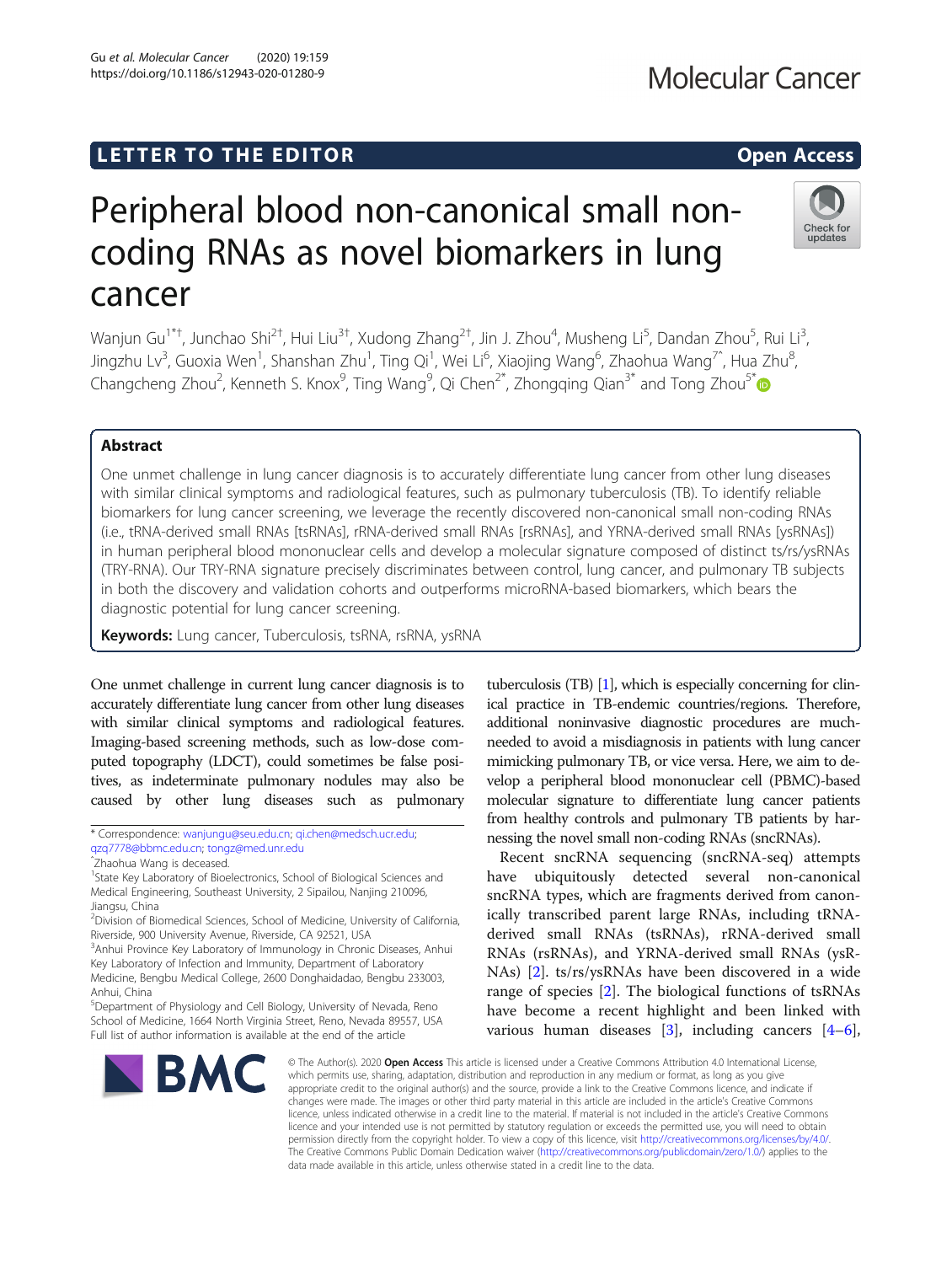while rsRNAs and ysRNAs show sensitive response to pathophysiological conditions [\[6](#page-4-0), [7\]](#page-4-0). In this study, we develop a diagnostic signature composed of distinct ts/rs/ ysRNAs (TRY-RNA) in human PBMCs. Our TRY-RNA signature accurately discriminates between control, lung cancer, and pulmonary TB subjects in both the discovery and validation cohorts and outperforms microRNA (miRNA)-based biomarkers. Fig. S1 (Additional file [1](#page-4-0)) provides an overview of the experimental design.

## Dysregulated non-canonical sncRNAs in lung cancer

We performed sncRNA-seq for the PBMC samples collected from 59 human subjects in the discovery cohort, including 13 healthy controls, 10 pulmonary TB patients, and 36 lung cancer patients (Additional file [2:](#page-4-0) Table S1). The raw sequencing data were processed by our newly developed computational framework, SPORTS1.0, which was designed to optimize the annotation and quantification of non-canonical sncRNAs (i.e., tsRNAs, rsRNAs, and ysRNAs) in addition to miRNAs [\[2](#page-4-0)]. In total, 6673 tsRNA species, 20,172 rsRNA species, 1238 ysRNA species, and 973 miRNA species were identified in human PBMCs (Additional file [1](#page-4-0): Fig. S2). We investigated the co-expression pattern of tsRNAs across the PBMC samples in the discovery cohort by grouping tsRNA species into subcategories according to their parent tRNA types. We found that the expression of the tsRNAs derived from the tRNAs of alanine (tsRNA-Ala), asparagine (tsRNA-Asn), leucine (tsRNA-Leu), lysine (tsRNA-Lys), and tyrosine (tsRNA-Tyr) was strongly and positively correlated with that of each other (Spearman's rank correlation test:  $\rho$  > 0.700 and  $P$  < 10<sup>−9</sup>) (Fig. [1a](#page-2-0)), suggesting shared biogenesis pathways among these tsRNAs. Interestingly, tsRNA-Ala, tsRNA-Asn, tsRNA-Leu, tsRNA-Lys, and tsRNA-Tyr were the only five tsRNA groups that were upregulated in the lung cancer patients relative to the controls (adjusted  $P < 0.05$ ) (Fig. [1](#page-2-0)b). We further found that the expression of these five tsRNA groups was also significantly higher in the lung cancer patients than in the pulmonary TB subjects  $(P < 0.05)$  (Fig. [1](#page-2-0)b). We next grouped rsRNA and ysRNA species into subcategories according to their parent rRNA/YRNA types and found that the rsRNAs derived from rRNA-5S (rsRNA-5S) were significantly upregulated in the lung cancer patients relative to the controls, while the ysR-NAs originating from YRNA-RNY1 (ysRNA-RNY1) were downregulated in the lung cancer patients compared with the controls (adjusted  $P < 0.05$ ) (Fig. [1b](#page-2-0)). More interestingly, the expression of rsRNA-5S and ysRNA-RNY1 showed a completely inverse pattern in the pulmonary TB patients: rsRNA-5S was significantly downregulated in the TB patients relative to the controls, while ysRNA-RNY1 was upregulated in the TB patients compared with the controls  $(P < 0.05)$  (Fig. [1](#page-2-0)b). We further mapped the individual tsRNA-Ala, tsRNA-Asn, tsRNA-Leu, tsRNA-Lys, tsRNA-Tyr, rsRNA-5S, and ysRNA-RNY1 species to the corresponding parent RNAs and identified a nonrandom fragmentation pattern (Fig. [1c](#page-2-0)-d and Additional file [1:](#page-4-0) Fig. S3), suggesting highly regulated biogenesis of these sncRNAs. In addition, we investigated the association of these non-canonical sncRNA expression with cancer stage, histological type, lymph node status, metastasis status, and smoking history, but no significant difference was observed (Additional file [1:](#page-4-0) Fig. S4-S8).

## The molecular signature composed of noncanonical sncRNAs

We next develop a molecular signature of sncRNAs by harnessing the above prioritized sncRNA subcategories (i.e., tsRNA-Ala, tsRNA-Asn, tsRNA-Leu, tsRNA-Lys, tsRNA-Tyr, rsRNA-5S, and ysRNA-RNY1). In total, nine tsRNA species, eight rsRNA species, and eight ysRNA species (Additional file [1](#page-4-0): Fig. S9A-C) were selected, which consisted of a molecular signature with 25 distinct non-canonical sncRNAs (Additional file [1:](#page-4-0) Fig. S9D and Additional file [2](#page-4-0): Table S2), referred to as the TS/RS/YS-RNA (TRY-RNA) signature. Both principal component analysis (Additional file [1](#page-4-0): Fig. S9E) and hierarchical clustering on RNA expression (Fig. [1](#page-2-0)e) confirmed the discriminative power of the TRY-RNA signature between the control, lung cancer, and TB groups in the discovery cohort. To systematically evaluate the classification power of the TRY-RNA signature, a TRY-RNA index was assigned to each subject based on the expression of the ts/rs/ysRNAs within the TRY-RNA signature (Additional file [3:](#page-4-0) Methods). The TRY-RNA index was a linear combination of the expression values of the sncRNA species within the TRY-RNA signature. A higher TRY-RNA index implies a higher likelihood of lung cancer. We found that the TRY-RNA index was significantly higher in the lung cancer patients than in the healthy controls, while the TRY-RNA index of the pulmonary TB patients was significantly lower than that of the controls (t-test:  $P < 10^{-5}$  $P < 10^{-5}$  $P < 10^{-5}$ ) (Additional file 1: Fig. S10A). The area under the receiver operating characteristic (ROC) curve (AUC) was 1.000 between the cancer and non-cancer subjects and 0.994 between the TB and non-TB subjects (Additional file [1:](#page-4-0) Fig. S10B). In addition, we investigated the association of the expression of the individual RNA species within the TRY-RNA signature with cancer stage, histological type, lymph node status, metastasis status, and smoking history, but significant difference was only observed for ysRNA-RNY1–28 and ysRNA-RNY1-29a between adenocarcinoma and squamous cell carcinoma patients (Additional file [1:](#page-4-0) Fig. S11-S15).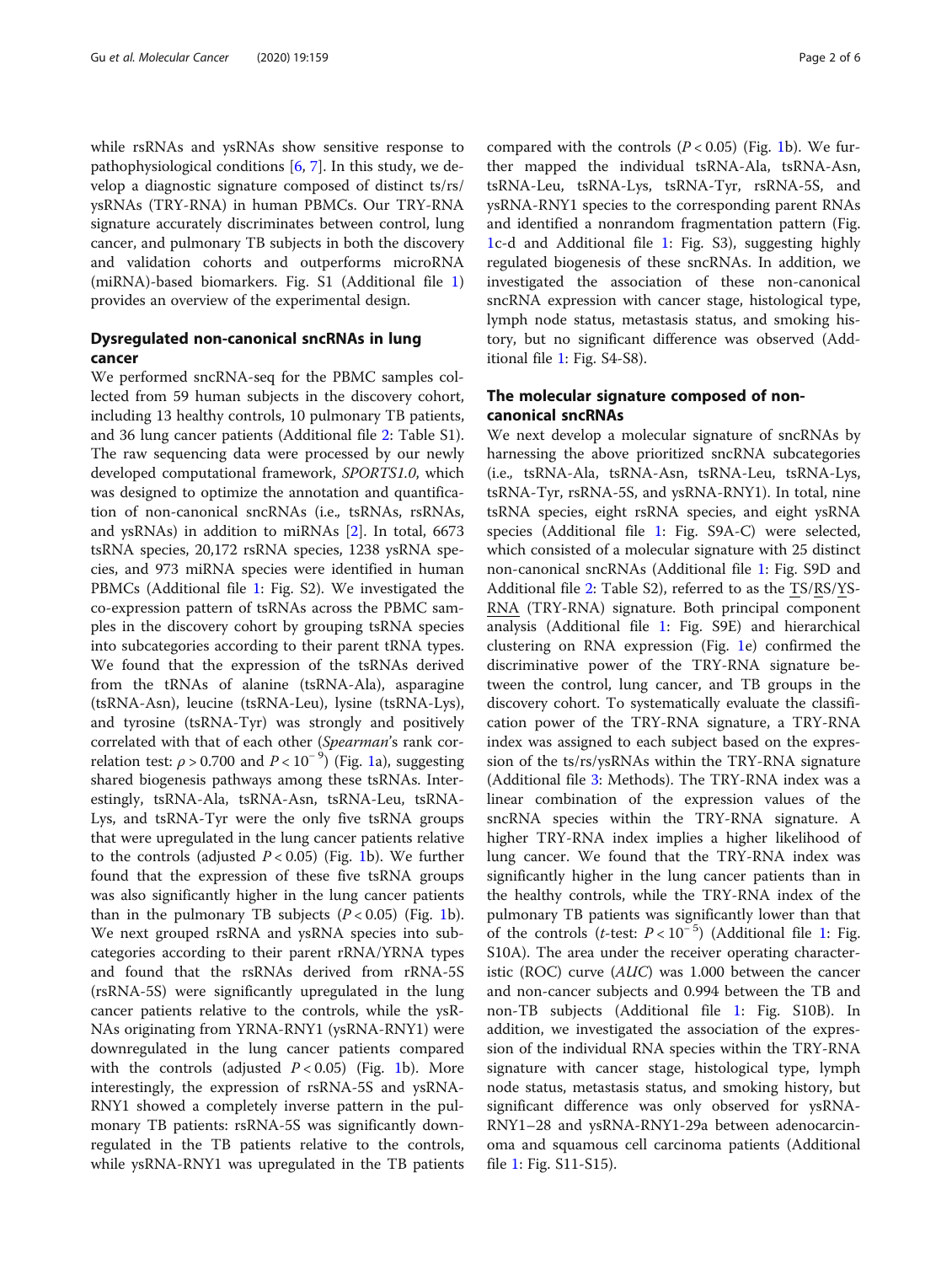<span id="page-2-0"></span>

## The performance of the TRY-RNA signature in the

validation cohort

We further assessed the TRY-RNA signature in the validation cohort with 35 human PBMC samples collected from 12 healthy controls, 15 lung cancer patients, and 8 pulmonary TB patients (Additional file [2](#page-4-0): Table S3). Unsupervised hierarchical clustering and principal component analysis demonstrated a totally distinct expression

pattern of the TRY-RNA signature between the lung cancer and TB subjects, with the controls largely falling in between in the validation cohort (Fig. [2a](#page-3-0)-b). The TRY-RNA index in the validation cohort was significantly higher in the lung cancer patients than in the healthy controls, while the TRY-RNA index of the TB patients was significantly lower than that of the controls (*t*-test:  $P < 0.005$ ) (Fig. [2](#page-3-0)c). The AUC was 0.930 between the cancer and non-cancer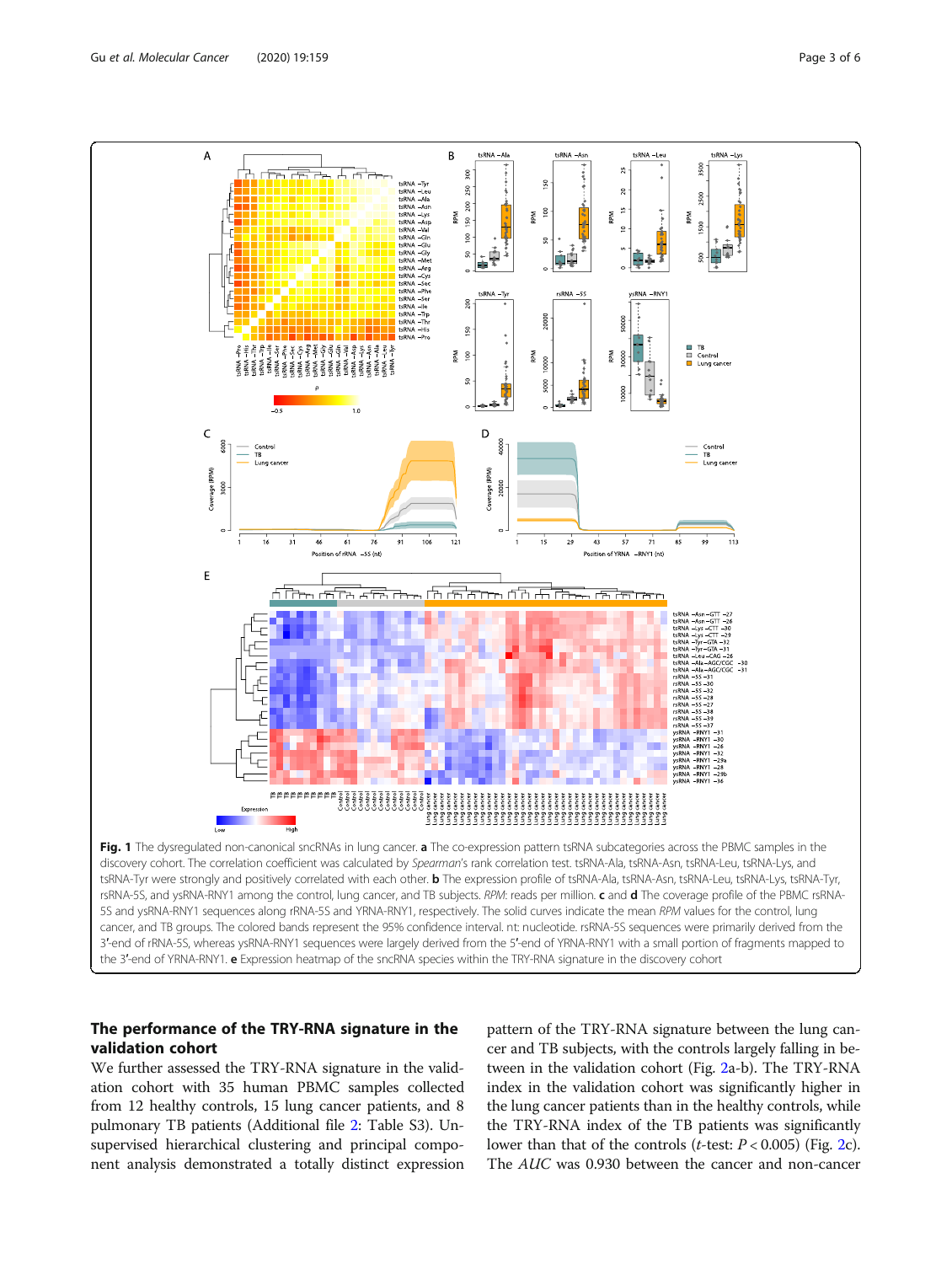<span id="page-3-0"></span>

subjects and 1.000 between the TB and non-TB subjects (Fig. 2d), which suggests the strong classification power of the TRY-RNA signature for both lung cancer and pulmonary TB screening.

## Comparison between the TRY-RNA and miRNAbased signatures

We also compared the expression profile of miRNAs among the control, lung cancer, and pulmonary TB subjects in the discovery cohort and identified a signature with 43 miRNA species, referred to as the MIR signature (Additional file [1](#page-4-0): Fig. S16 and Additional file [2:](#page-4-0) Table S4). Similar to the TRY-RNA signature, we assigned a MIR index to each subject based on the expression of the miRNAs within the MIR signature. We found that in both the discovery and validation cohorts, while the MIR index can differentiate the lung cancer patients from the control and TB subjects (Additional file [1](#page-4-0): Fig. S17 and S18A-B), a resampling test (Additional file [3](#page-4-0): Methods) demonstrated a superior classification power of the TRY-RNA signature compared to the MIR signature (Additional file [1](#page-4-0): Fig. S18C). We further investigated whether the MIR signature provided additive classification power to the TRY-RNA signature by combining both signatures (referred to as the

TRY-RNA∪MIR signature). Although the performance of the TRY-RNA∪MIR signature was fairly good, the TRY-RNA∪MIR signature didn't outperform the TRY-RNA signature and barely provided additive information for the classification (Additional file [1](#page-4-0): Fig. S18D-F).

## **Conclusions**

Our TRY-RNA signature derived from the repertoire of PBMC non-canonical sncRNAs makes it possible for the early diagnosis of lung cancer and pulmonary TB, which may reflect the host responses to different antigens and would represent an improvement over the previous studies focusing solely on tsRNAs in cancer tissues  $[4, 5, 8]$  $[4, 5, 8]$  $[4, 5, 8]$  $[4, 5, 8]$  $[4, 5, 8]$ . Interestingly, the performance of the TRY-RNA signature shows superiority over the miRNA-based signature, which could be due to the more complex layer of non-canonical sncRNAs. For example, tsRNAs and rsRNAs exhibit an unexpected complexity in regards to their RNA modifications as well as their sequence diversities [[9](#page-5-0)]. Our previous study suggests that both tsRNAs and rsRNAs are involved in mammalian epigenetic inheritance, which form a "RNA code" to convey environmental clue to the offspring [\[7](#page-4-0), [10](#page-5-0)]. Also, tsRNAs are thought to regulate translation process and ribosome biogenesis in versatile ways, including the fine-tuning of the ribosome composition that may affect the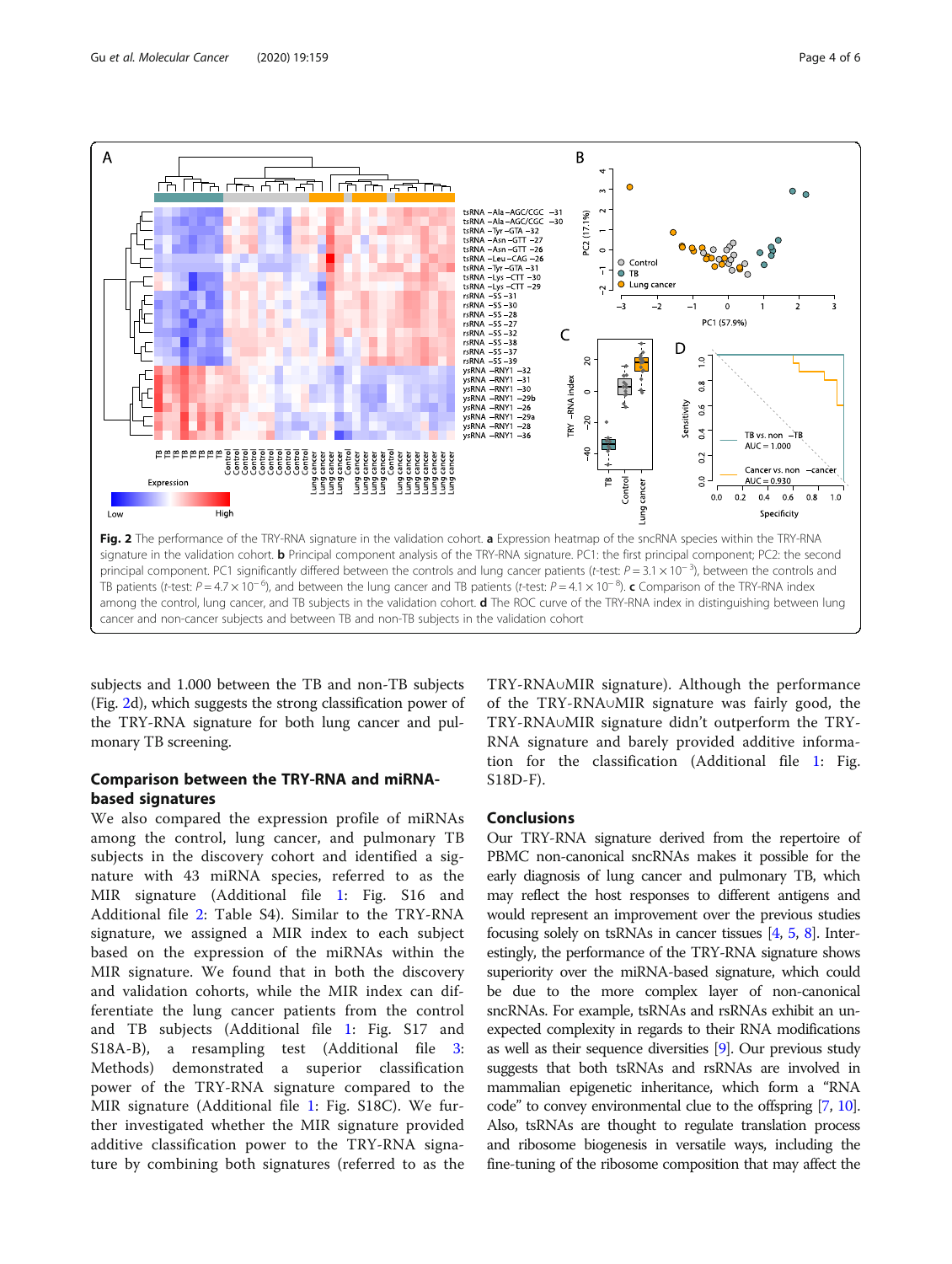<span id="page-4-0"></span>translational specificity on a selective pool of mRNAs (also referred to as ribosome heterogeneity). In other words, change in tsRNA (and perhaps rsRNA/ysRNA as well) composition may result in altered ribosome heterogeneity that directs the cell to a specific functional state [\[9](#page-5-0)]. The complexity and possible permutations of different tsRNA/ rsRNA/ysRNAs may endow the superior information capacity and specificity that are needed to distinguish complex diseases, and as being harnessed here, represent a "disease RNA code" in lung cancer screening.

#### Supplementary Information

The online version contains supplementary material available at [https://doi.](https://doi.org/10.1186/s12943-020-01280-9) [org/10.1186/s12943-020-01280-9.](https://doi.org/10.1186/s12943-020-01280-9)

Additional file 1: Supplementary Figures. Fig. S1. The workflow of the study. Fig. S2. The landscape of non-canonical sncRNAs in human PBMCs. Fig. S3. The mapping profile of tsRNAs. Fig. S4. Comparison of the expression of the prioritized sncRNA subcategories between lung cancer stages. Fig. S5. Comparison of the expression of the prioritized sncRNA subcategories between lung cancer histological types. Fig. S6. Comparison of the expression of the prioritized sncRNA subcategories between the lung cancer patients with and without lymph node involvement. Fig. S7. Comparison of the expression of the prioritized sncRNA subcategories between the lung cancer patients with and without distant metastasis. Fig. S8. Comparison of the expression of the prioritized sncRNA subcategories between the lung cancer patients with and without smoking history. Fig. S9. The TRY-RNA signature. Fig. S10. The TRY-RNA index in the discovery cohort. Fig. S11. Comparison of the expression of the sncRNA species within the TRY-RNA signature between lung cancer stages. Fig. S12. Comparison of the expression of the sncRNA species within the TRY-RNA signature between lung cancer histological types. Fig. S13. Comparison of the expression of the sncRNA species within the TRY-RNA signature between the lung cancer patients with and without lymph node involvement. Fig. S14. Comparison of the expression of the sncRNA species within the TRY-RNA signature between the lung cancer patients with and without distant metastasis. Fig. S15. Comparison of the expression of the sncRNA species within the TRY-RNA signature between the lung cancer patients with and without smoking history. Fig. S16. Expression heatmap of the MIR signature in the discovery cohort. Fig. S17. The MIR index in the discovery cohort. Fig. S18. Comparison between the TRY-RNA and MIR signatures.

Additional file 2: Supplementary Tables. Table S1. The human subjects of the discovery cohort. Table S2. The TRY-RNA signature. Table S3. The human subjects of the validation cohort. Table S4. The MIR signature.

Additional file 3. Methods.

### Abbreviations

LDCT: Low-dose computed topography; TB: Tuberculosis; miRNA: MicroRNA; PBMC: Peripheral blood mononuclear cell; EV: Extracellular vesicle; sncRNA: Small non-coding RNA; sncRNA-seq: Small non-coding RNA sequencing; tsRNA: tRNA-derived small RNA; rsRNA: rRNA-derived small RNAs; ysRNA: YRNA-derived small RNAs; nt: Nucleotides; RPM: Reads per million; ROC: Receiver operating characteristic; AUC: Area under the receiver operating characteristic curve

#### Acknowledgements

Not applicable.

#### Authors' contributions

WG, QC, ZQ, and TZ conceived this study. WL, XW, ZW, and ZQ recruited the human subjects. HL, RL, and JL processed the RNA samples. JJZ. and TZ. designed the statistical analyses. WG, JS, XZ, ML, DZ, GW, SZ, TQ, and TZ processed the sequencing data. WG, HZ, CZ, KSK, TW, QC, ZQ, and TZ

interpreted the results. WG, JS, JJZ., HZ, CZ, KSK, TW, QC, ZQ, and TZ wrote the manuscript. The author (s) read and approved the final manuscript.

## Funding

Not applicable.

### Availability of data and materials

The datasets generated and analyzed during the current study are available in the Gene Expression Omnibus (<https://www.ncbi.nlm.nih.gov/geo/>) under the accession number GSE148861 and GSE148862 for the discovery and validation cohorts, respectively.

#### Ethics approval and consent to participate

The Ethics Committee of Bengbu Medical College approved this study, with written informed consent obtained from all subjects, which conformed to the standard indicated by the Declaration of Helsinki.

## Consent for publication

Not applicable.

#### Competing interests

We have filed provisional patent application for the TRY-RNA and MIR signatures.

#### Author details

<sup>1</sup>State Key Laboratory of Bioelectronics, School of Biological Sciences and Medical Engineering, Southeast University, 2 Sipailou, Nanjing 210096, Jiangsu, China. <sup>2</sup> Division of Biomedical Sciences, School of Medicine, University of California, Riverside, 900 University Avenue, Riverside, CA 92521, USA. <sup>3</sup> Anhui Province Key Laboratory of Immunology in Chronic Diseases Anhui Key Laboratory of Infection and Immunity, Department of Laboratory Medicine, Bengbu Medical College, 2600 Donghaidadao, Bengbu 233003, Anhui, China. <sup>4</sup>Department of Epidemiology and Biostatistics, University of Arizona, Tucson, AZ 85721, USA. <sup>5</sup>Department of Physiology and Cell Biology University of Nevada, Reno School of Medicine, 1664 North Virginia Street, Reno, Nevada 89557, USA. <sup>6</sup>Anhui Clinical and Preclinical Key Laboratory of Respiratory Disease, Department of Respiration, First Affiliated Hospital, Bengbu Medical College, Bengbu 233000, Anhui, China. <sup>7</sup>The Infectious Disease Hospital of Bengbu City, Bengbu 233000, Anhui, China. <sup>8</sup>Department of Surgery, The Ohio State University, Columbus, OH 43210, USA. <sup>9</sup>Department of Internal Medicine, College of Medicine Phoenix, University of Arizona, Phoenix, AZ 85004, USA.

## Received: 20 August 2020 Accepted: 3 November 2020 Published online: 12 November 2020

#### References

- Paras L, Baskaran S. Deep learning at chest radiography: automated classification of pulmonary tuberculosis by using convolutional neural networks. Radiology. 2017;284:574–82.
- 2. Shi J, Ko EA, Sanders KM, Chen Q, Zhou T. SPORTS1.0: a tool for annotating and profiling non-coding RNAs optimized for rRNA- and tRNA-derived small RNAs. Genomics Proteomics Bioinformatics. 2018;16:144–51.
- 3. Su Z, Wilson B, Kumar P, Dutta A. Noncanonical roles of tRNAs: tRNA fragments and beyond. Annu Rev Genet. 2020. Online ahead of print.
- 4. Balatti V, Nigita G, Veneziano D, Drusco A, Stein GS, Messier TL, Farina NH, Lian JB, Tomasello L, Liu CG, et al. tsRNA signatures in cancer. Proc Natl Acad Sci U S A. 2017;114:8071–6.
- Farina NH, Scalia S, Adams CE, Hong D, Fritz AJ, Messier TL, Balatti V, Veneziano D, Lian JB, Croce CM, et al. Identification of tRNA-derived small RNA (tsRNA) responsive to the tumor suppressor, RUNX1, in breast cancer. J Cell Physiol. 2020;235:5318–27.
- 6. Dhahbi JM, Spindler SR, Atamna H, Boffelli D, Martin DI. Deep sequencing of serum small RNAs identifies patterns of 5′ tRNA half and YRNA fragment expression associated with breast Cancer. Biomark Cancer. 2014;6:37–47.
- 7. Zhang Y, Zhang X, Shi J, Tuorto F, Li X, Liu Y, Liebers R, Zhang L, Qu Y, Qian J, et al. Dnmt2 mediates intergenerational transmission of paternally acquired metabolic disorders through sperm small non-coding RNAs. Nat Cell Biol. 2018;20:535–40.
- 8. Pekarsky Y, Balatti V, Palamarchuk A, Rizzotto L, Veneziano D, Nigita G, Rassenti LZ, Pass HI, Kipps TJ, Liu CG, Croce CM. Dysregulation of a family of